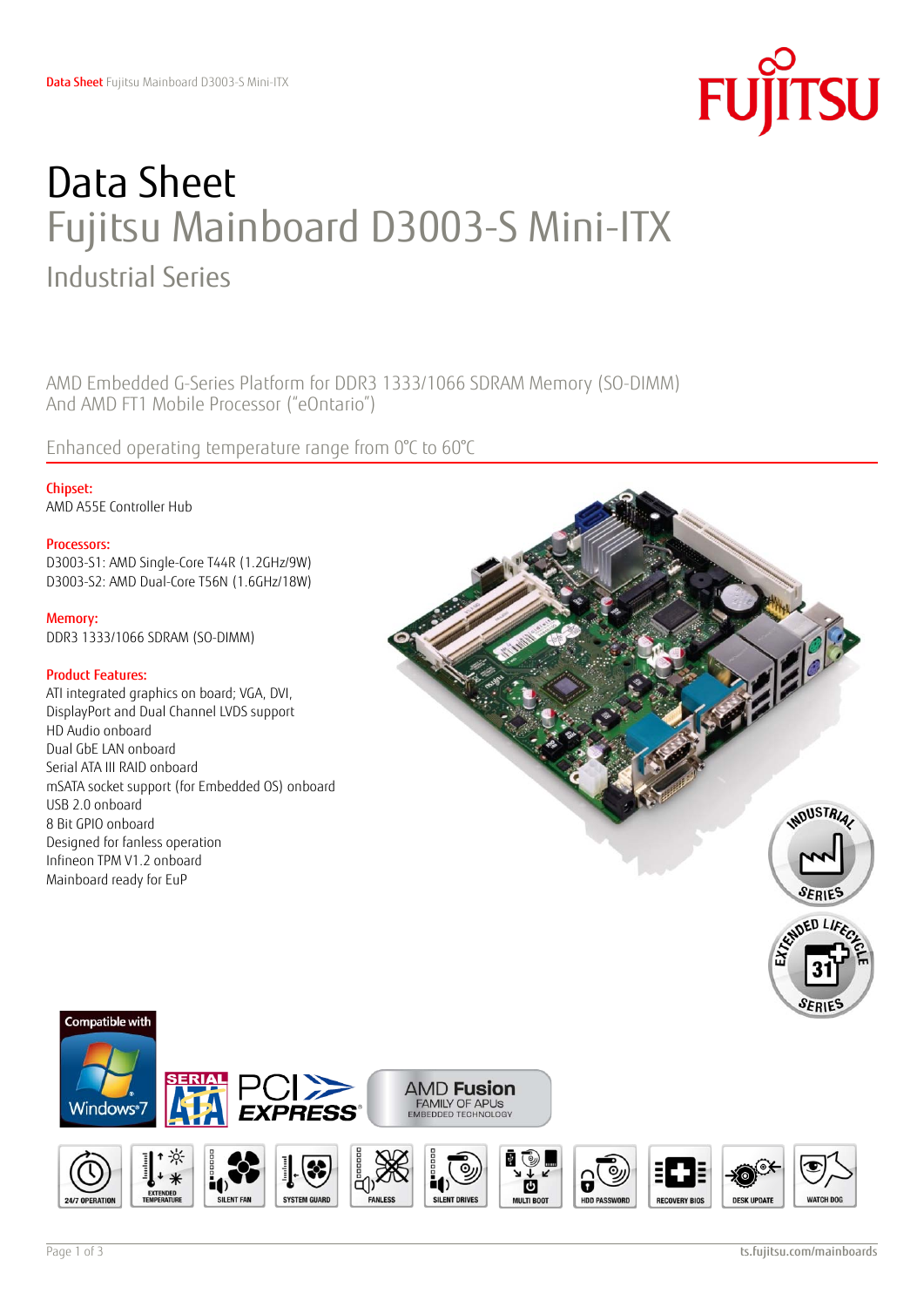# Features and benefits

| <b>Board Size</b>                                                      | Mini-ITX: 6.7" x 6.7" (170 x 170 mm)                                                   |  |  |  |
|------------------------------------------------------------------------|----------------------------------------------------------------------------------------|--|--|--|
| Chipset                                                                | AMD Embedded G-Series / A55E Controller Hub                                            |  |  |  |
| Memory                                                                 |                                                                                        |  |  |  |
|                                                                        | 2 x SO DIMM Socket (1.5V), max. 8GB, Single Channel                                    |  |  |  |
|                                                                        | DDR3-1066 (CL7) / DDR3-1333 (CL9) SDRAM, unbuffered, no ECC                            |  |  |  |
|                                                                        | Note: Effective memory speed depends on installed processor!                           |  |  |  |
| Processor                                                              |                                                                                        |  |  |  |
|                                                                        | AMD FT1 Mobile T44R Single Core Processor (1.2GHz; 9W) <sup>1)</sup><br>O <sub>1</sub> |  |  |  |
| AMD FT1 Mobile T56N Dual Core Processor (1.6GHz/18W) <sup>1)</sup>     |                                                                                        |  |  |  |
| Power Specification                                                    |                                                                                        |  |  |  |
| 19-24V / 3A via DC-connector (rear I/O connector or onboard connector) |                                                                                        |  |  |  |
| 5V and 3.3V Supply Voltage on PCI Slot (PCI Rev. 2.3)                  |                                                                                        |  |  |  |
| 3.3V Auxiliary Supply Voltage on PCI Slot (Wake-Up Support)            |                                                                                        |  |  |  |
| Onboard CPU Core Voltage Regulator                                     |                                                                                        |  |  |  |
| Power Supply Requirements                                              |                                                                                        |  |  |  |
|                                                                        | for onboard components                                                                 |  |  |  |

|       | Voltage   | Mainboard Current (typ.)<br>Tolerance (max) |  |
|-------|-----------|---------------------------------------------|--|
| DC-In | + 19-24 V | $+10\%$ /-15 %                              |  |

BIOS

AMI UEFI BIOS

modified and adapted by Fujitsu Technology Solutions; Recovery BIOS, SM-BIOS (DMI), BIOS Update via USB (stable user settings), Quick Boot, Logo Boot, Quiet Boot, Plug & Play, automatic DRAM and PCI Configuration, S.M.A.R.T. Supoort, Advanced Power Management, ACPI S3 / S4 (Save-to-RAM / Save-to-Disk), Wake on time from S5; configurable LVDS support; EraseDisk

### Security Features

Recovery BIOS, System and BIOS Password, Boot Sequence Control for each drive, Serial Port Access Protection, TPM 1.2 (Infineon), Boot Sector Virus Warning, Write Protection for Flash BIOS, Harddisk Password incl. "Silent Password" option (no keyboard entry required).

### Special Features

| Silent Fan           | Independent temperature related processor fan   |  |  |
|----------------------|-------------------------------------------------|--|--|
|                      | and system fan supervision and control          |  |  |
| System Guard         | View and adjust Silent Fan features             |  |  |
| <b>Silent Drives</b> | Noise reduction for optical and hard disk drive |  |  |
| Recovery BIOS        | Restores a corrupted BIOS                       |  |  |
| Desk Update          | Simple driver update with Driver&Utilities DVD  |  |  |
| Multi Boot           | Comfortable boot from any boot device           |  |  |

### Designed for Industrial Applications

Longlife components for 24 / 7 use in industrial applications Revision control & Extended Lifetime (up to 5 years) Enhanced operating temperature range ( $0^{\circ}$ C -  $60^{\circ}$ C)<sup>2)</sup>

### External Connectors



### **Miscellaneous**

- Board Support Package (BSP) for Windows XP embedded

- Evaluation BSP for Embedded Linux (emlix)

### Mainboard Versions

|                                                                                  | Processor                                                            | LVDS                | <b>DisplayPort</b>                             |  |  |
|----------------------------------------------------------------------------------|----------------------------------------------------------------------|---------------------|------------------------------------------------|--|--|
| D3003-S1:                                                                        | T44R SingleCore 9W                                                   | 24Bit / DualChannel | $\overline{a}$                                 |  |  |
| D3003-S2:                                                                        | T56N DualCore 18W                                                    |                     | yes                                            |  |  |
| Features                                                                         | D3003-S                                                              |                     |                                                |  |  |
| Chipset                                                                          |                                                                      |                     |                                                |  |  |
| Board Size                                                                       | AMD A55E FCH<br>Mini-ITX                                             |                     |                                                |  |  |
|                                                                                  | VGA 3) / DVI / DisplayPort <sup>1)</sup> / LVDS / HDMI <sup>3)</sup> |                     | <b>VIVIVIV</b>                                 |  |  |
| Stereo Audio / Multichannel Audio                                                |                                                                      |                     | $\checkmark$ / -                               |  |  |
| Buzzer / int. Speaker Support                                                    |                                                                      |                     | $\checkmark$ / -                               |  |  |
| Dual LAN Gbit / 100 Mbit / 10 Mbit                                               |                                                                      |                     | $\checkmark$   $\checkmark$   $\checkmark$     |  |  |
| LAN ASF / AoL / WoL / Boot                                                       |                                                                      |                     | $-$ / $-$ / $\checkmark$ / $\checkmark$        |  |  |
| SATA / ATA / RAID / mSATA                                                        |                                                                      |                     | $\checkmark$ / - / $\checkmark$ / $\checkmark$ |  |  |
| FireWire™ / USB 2.0                                                              |                                                                      |                     | $-1$ $\checkmark$                              |  |  |
|                                                                                  | FAN monitored & controlled CPU / AUX1 / AUX2                         |                     | $\checkmark$   $\checkmark$   -                |  |  |
|                                                                                  | TEMP monitored CPU / ONB1 / ONB2 / OFFB                              |                     | $\checkmark$   $\checkmark$   $\checkmark$   - |  |  |
| Special Features                                                                 |                                                                      |                     |                                                |  |  |
|                                                                                  | Silent Fan / Silent Fan LT / System Guard / Silent Drives            |                     | $\checkmark$   -   $\checkmark$   $\checkmark$ |  |  |
|                                                                                  | Recovery BIOS / Desk Update / Multi Boot                             |                     | $\checkmark$   $\checkmark$   $\checkmark$     |  |  |
| HDD Password / EraseDisk                                                         |                                                                      |                     | $\checkmark$ / $\checkmark$                    |  |  |
| Boot Logo Option                                                                 |                                                                      |                     | $\checkmark$                                   |  |  |
| Internal Connectors                                                              |                                                                      |                     |                                                |  |  |
|                                                                                  | DIMM Sockets (DDR3 1333/1066, SO-DIMM)                               |                     | 2                                              |  |  |
|                                                                                  | PCI Express x16 Slot for Graphics Card                               |                     |                                                |  |  |
|                                                                                  | PCI Express x1 Slot (requires riser card)                            |                     | 1                                              |  |  |
| PCI Slot (32Bit, 33 MHz, Rev. 2.3)                                               |                                                                      |                     | 1                                              |  |  |
| Mini PCI Express Slot                                                            |                                                                      |                     |                                                |  |  |
|                                                                                  | SATA (600) / ATA / Floppy / CF Card / mSATA                          |                     | 2/-/-/-/1                                      |  |  |
| S/PDIF (digital Audio) OUT / IN                                                  |                                                                      |                     | $1/ -$                                         |  |  |
| CD Audio Input                                                                   |                                                                      |                     |                                                |  |  |
|                                                                                  | Frontpanel Audio (9-Pin) AC'97 / Azalia <sup>4)</sup>                |                     | $-11$                                          |  |  |
|                                                                                  | FireWire™ (9-Pin, Intel standard header)                             |                     |                                                |  |  |
| USB (2.0, ~480 MB/s; 2 channels per connector)                                   | 2                                                                    |                     |                                                |  |  |
| Specific socket for internal USB stick                                           | 1                                                                    |                     |                                                |  |  |
|                                                                                  | Serial (FIFO, 16550 compatible = COM2) <sup>6)</sup>                 |                     | 1                                              |  |  |
|                                                                                  | FAN <sup>5)</sup> CPU / System (AUX1) / System (AUX2)                |                     | $1/1/-$                                        |  |  |
| SMBus (Case Temperature) / Intrusion (Case Open)                                 | $-11$                                                                |                     |                                                |  |  |
| LVDS Dual Channel / Backlight Inverter <sup>1)</sup>                             | 1/1                                                                  |                     |                                                |  |  |
| Feature Connector (8 Bit General Purpose I/O)                                    | 1                                                                    |                     |                                                |  |  |
| Frontpanel (Power Switch, LEDs, Intel 10 pin header)                             | 1                                                                    |                     |                                                |  |  |
|                                                                                  | Onboard Power Output (+5V/2A, +12V/2A) for drives                    |                     | 1                                              |  |  |
| Onboard (internal input) DC-In 19-24V / 3A                                       | 1                                                                    |                     |                                                |  |  |
| Power 20 pin (ATX) / 4 pin (12V processor supply)                                | - / -                                                                |                     |                                                |  |  |
| <b>External Connectors</b>                                                       |                                                                      |                     |                                                |  |  |
| VGA Sub D <sup>3)</sup> / DVI-I / HDMI <sup>3)</sup> / DisplayPort <sup>1)</sup> | $-111-11$                                                            |                     |                                                |  |  |
| Audio In / Line out (or driver configuration)                                    | 1/1                                                                  |                     |                                                |  |  |
| S/PDIF (digital Audio) OUT / IN                                                  | $-1-$                                                                |                     |                                                |  |  |
| LAN (RJ-45)                                                                      | $\overline{2}$                                                       |                     |                                                |  |  |
| PS/2 Mouse / Keyboard                                                            | 1 / 1                                                                |                     |                                                |  |  |
| USB (2.0, ~480MB/s)                                                              | 4                                                                    |                     |                                                |  |  |
| Serial (RS232, FIFO, 16550 compatible)                                           | $\overline{2}$                                                       |                     |                                                |  |  |
| DC-IN (external input) 19-24V / 3A                                               | $\mathbf{1}$                                                         |                     |                                                |  |  |

1) See  $\gamma$ 

2) Forced cooling required, see technical documentation for detailed requirements 3) Via optional DVI-I / VGA interface connector resp. DVI-I / HDMI interface connector<br>4) Support for AC´ 97 audio frontpanel possible via BIOS Setup option<br>5) CPU fan = 4 pin PWM, system fan = 4 pin PWM or 3 pin (sele